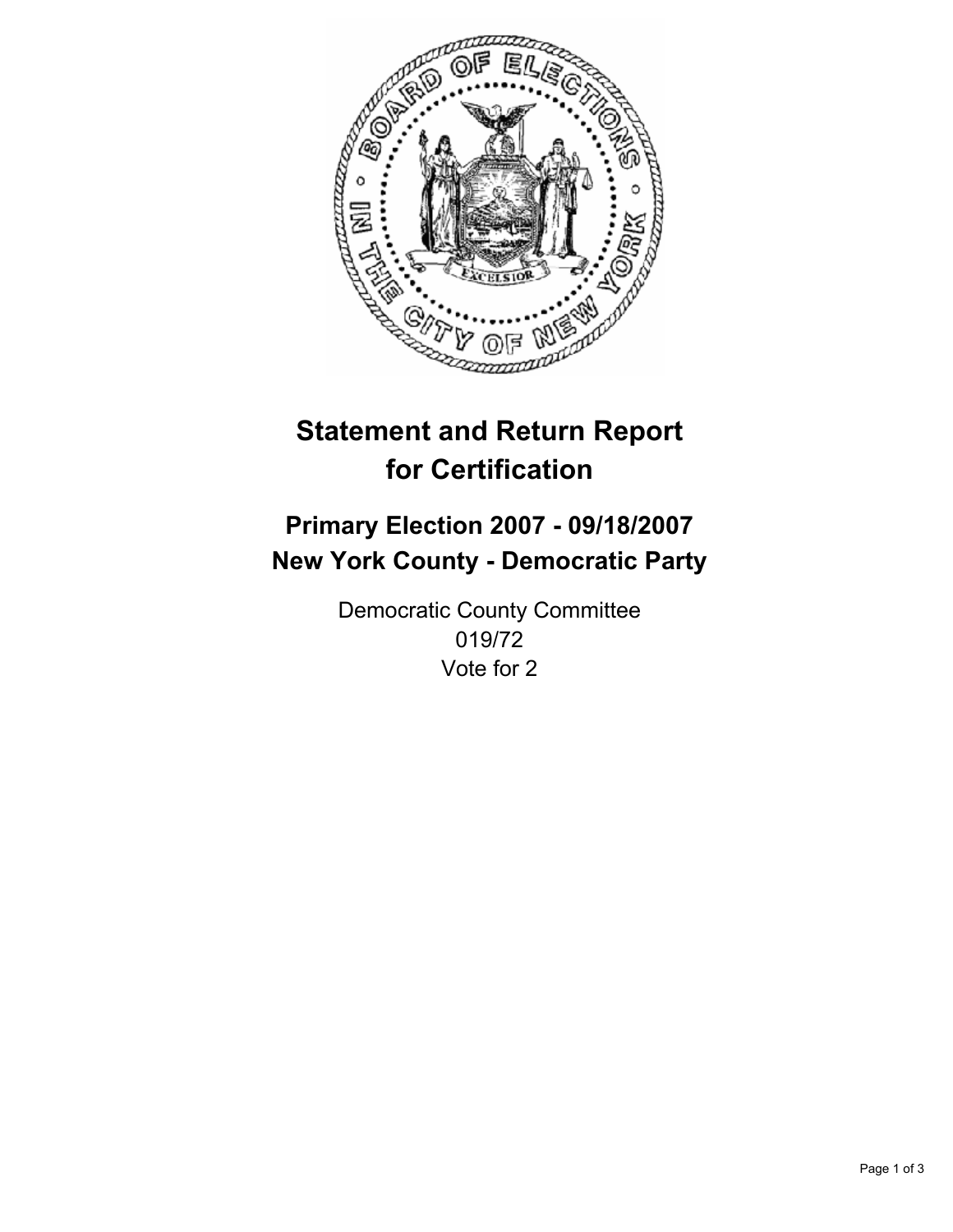

## **Assembly District 72**

| <b>EMERGENCY</b>          |    |
|---------------------------|----|
| ABSENTEE/MILITARY         | v  |
| AFFIDAVIT                 |    |
| <b>LILLIAN CONTRERAS</b>  | 15 |
| <b>JOSE RONDON</b>        |    |
| <b>JUAN GUSTAVO PAULA</b> | າ  |
| <b>Total Votes</b>        | 24 |